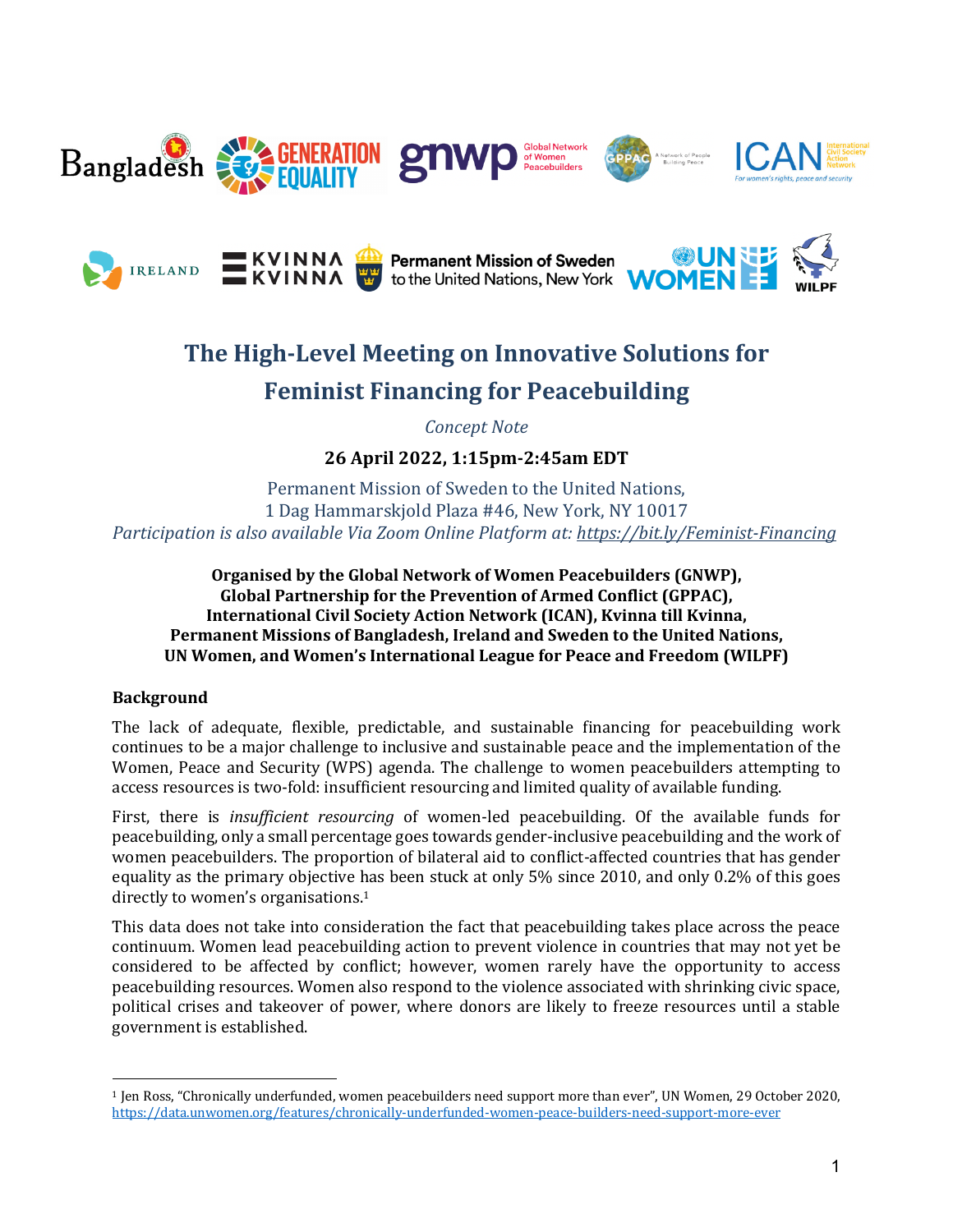Second, *the quality of available financing* remains an extraordinary barrier. The majority of existing mechanisms of channeling money to local women peacebuilders require further inquiry into their ability to achieve meaningful impact. There are several reasons for this, including the perception of incapacity of local women peacebuilders and resulting high transactional costs, the lack of flexibility and resulting limitations on women's ability to adapt to changing situation on the ground, increased projectisation of peacebuilding and resulting lack of institutional long-term institutional support, and other challenges. Without ensuring that available resources produce meaningful impact on the ground are structured to optimise meaningful impact on the ground, the WPS Agenda will neither be realised nor achieve its intended goals.

Despite the challenges, there are *numerous efforts* by Member States, multilateral partners, private sector and civil society to ensure that needed resources are available and meaningfully support feminist peacebuilding action at the country level. While donors face internal limitations connected to financing mechanisms for women-led peacebuilding, there are examples of commendable efforts by the donor community efforts to overcome obstacles to strengthen the impact of financing. The Women, Peace and Security - Humanitarian Action (WPS-HA) Compact Framework provides a clear path to take concerted action on WPS, including on financing the WPS and improving women's access to resources. Specific commitments include 1) investing in system-wide gender capacity; 2) including *local* women and women's organisations in decision-making related to peacebuilding; and 3) providing *funding for comprehensive, non-discriminatory services and protection, as well as for gender capacity in* investigation and accountability mechanisms, to name a few. To operationalise these commitments, donors continue to consider various tools such as, direct funding for local women peacebuilders, the creation of pooled funds, revisioning their relationships with intermediaries towards more authentic partnerships and continuing to explore other meaningful and innovative tools.

#### **About the roundtable**

To support continuous exploration of more impactful tools to support women-led peacebuilding, the Global Network of Women Peacebuilders (GNWP), Global Partnership for the Prevention of Armed Conflict (GPPAC), International Civil Society Action Network (ICAN), Kvinna till Kvinna, MADRE, and Women's International League for Peace and Freedom (WILPF) have developed a background paper titled "Feminist Solutions for more Impactful Financing for Peacebuilding".<sup>2</sup> This background paper outlines the existing best practices in feminist financing and outlines seven recommendations for consideration by the donor community. These recommendations were discussed in a series of informal roundtable discussions leading to the High-Level Meeting on Financing for Peacebuilding.

*This roundtable will* provide an opportunity for the Member States, multilateral partners, private sector, and civil society to identify concrete actions needed for more inclusive, impactful and fit-forpurpose financing in the follow-up of the High-Level Meeting. Specifically, the participants are invited to share how the institutions they represent can commit to enhancing current financing mechanisms by drawing upon some of the recommendations from the "Feminist Solutions for more Impactful Financing for Peacebuilding" paper. Furthermore, the participants are welcome to jointly reflect on the possibility of ensuring that such efforts take into consideration principles of quality financing and are implemented to ensure the highest possible impact at the country level.

<sup>&</sup>lt;sup>2</sup> The Global Network of Women Peacebuilders (GNWP), Global Partnership for the Prevention of Armed Conflict (GPPAC), International Civil Society Action Network (ICAN), Kvinna till Kvinna, MADRE, and Women's International League for Peace and Freedom (WILPF), 2021, Fund Us Like You Want Us To Win: Feminist Solutions for more Impactful Financing for Peacebuilding Background Paper for the High-Level Meeting on Financing for Peacebuilding, accessible at: https://gnwp.org/fund-us-like-you-want-us-to-win/